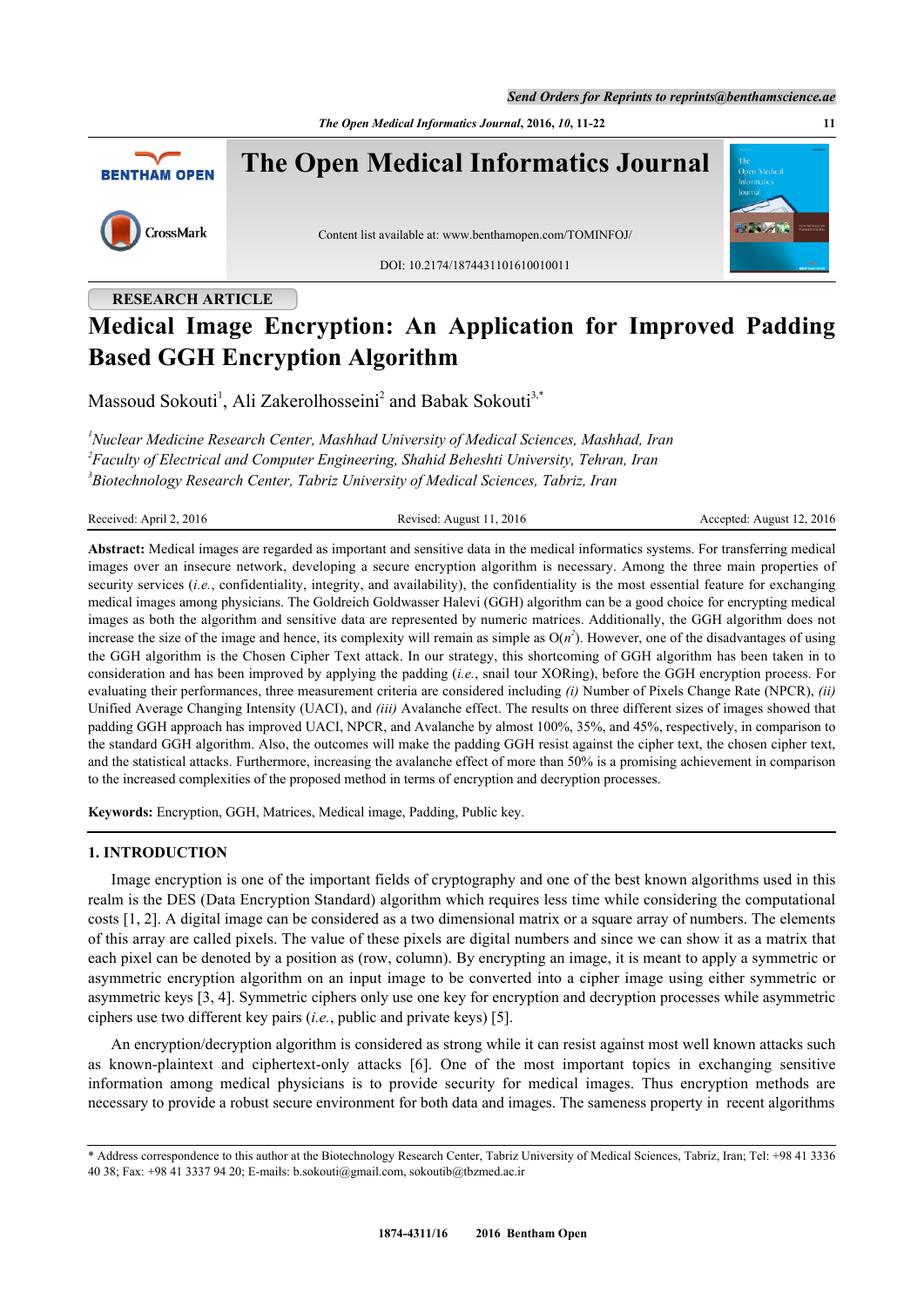make them easy to be broken, so for this purpose a simple lattice based public key encryption algorithm can be implemented by using the Goldreich Goldwasser Halevi (GGH) based on numeric matrices. The important factors which makes the GGH algorithm fitted best for medical image encryption are: *(i)* it is based on public key cryptosystem, *(ii)* it has a numerical matrix/lattice based scheme which is suitable for images, and *(iii)* it has the low calculation cost and fastness properties. Based on the architecture of the GGH encryption algorithm, the size of ciphered image will be the same as the original image, but the bit sizes of cipher image will be increased while being compared to the original image. The other advantage of the GGH for image encryption is placed in the decryption process. Most of the time, GGH produce errors in decrypted data and makes it inaccurate as this error exists only at the right LSB bits (least significant bits), so the pixel will not change a lot and hence, the original image can be retrieved easily. The other best known lattice based cryptography is NTRU. NTRU can work as well as GGH but it can have some problems in encryption. NTRU uses negabinary system, so this can increase the size of the matrix by four times and it can reduce the computation speed in high resolution images. On the other hand, if an error occurred in the decryption process, this error may be at the MSB (Most significant bits) bits and can destroy the pixels of the image. That is why NTRU is not suitable for image encryption frameworks. The paper is organized as follows: starting with the literature reviews, the GGH algorithm, implementation of the proposed algorithm, and results and discussion followed by conclusions and future works.

Image transmission among clinicians through insecure Internet is one of the most important applications of medical image encryption. The effectiveness of the Cipher Feedback Mode (CFB) has been widely used in securing the images [\[7](#page-10-4)]. To achieve a high degree of encryption in this method, the input data sizes are 8 bits, 16 bits, and 32 bits and the feedback blocks are evaluated by using the entropy parameter and then measuring the gray level distribution. It means, for a  $2^{8}$ =256 gray level image, the entropy increases when the distributed gray level pixels of the image increases. It is shown that while the input data and feedback blocks have the same size, CFB encryption mode approximately results in an optimized entropy [[8\]](#page-10-5).

A secret sharing scheme *(k, n)* based on polynomial interpolation was presented by Shamir [\[9](#page-10-6)]. Based on Shamir's secret sharing scheme, the medical images will be shared among clinicians that prevent eavesdroppers from accessing the medical images transmitted between two clinicians. If any *k* of *n* is presented, the medical images and their corresponding patient information can be recovered using the retrieving procedure. The details of this process are summarized in two procedures including the partitioning and retrieving. In the partitioning procedure, the unique *x* values are determined for each participant. Then, the sharing algorithm which is used for inter-communicating between dealer and participants, medical images, and patient information are divided into shares [\[10\]](#page-10-7). The results are noisy images, which attract the attacker's attention. Finally, by applying the optimal pixel adjustment process, the attraction can be reduced and for each participant, a certificate will be issued for its protection. In the retrieving procedure, image integrity authentication is the goal of this phase. Then, the medical image should be recovered. After that, a row-column transposition procedure is applied to the block pixels. Shamir proposed a secret sharing scheme based on polynomial interpolation [\[9\]](#page-10-6). Their proposed method shared medical images between *n* clinicians in which at least *k* of them are present. In 2008, Hill cipher algorithm has been implemented as one of the encryption methods for images at both gray and color scales [[11\]](#page-10-8). However, this method failed on the background of images which were at the same level of color attributes. Nag and his colleagues took the advantages of positions of pixels within the target images [[12\]](#page-10-9). In the next step, the affine transform was applied to change the pixel positions using four keys. Finally, the divided blocks will be XORed in order to encrypt the images. Their results showed that the correlation between the plain image and the encrypted image was so small. Sokouti *et al*. [[13,](#page-10-10) [14](#page-10-11)], proposed a genetic-based random key in an one time pad (OTP) encryption system using the image bits. The image was split into row blocks for encryption purpose. After the encryption process, because of its double-numerical nature, no one will recognize whether it is an encrypted image or a text. Regardless of its random keys, OTP encryption system, and numerical nature, it will be turned to be a high secure medical image encryption system in which the security management policies should be complied with the recent security standards to keep it safe forever. In another study, other authors presented a modified version of AES encryption algorithm by incorporating a key stream generator [\[7](#page-10-4)]. Although, it has a good performance, however, it lacks a good computational cost. Moreover, another encryption algorithm was presented and the resulted image was significantly decreased the correlation among the elements with high entropy [\[11](#page-10-8)]. The method was implemented based on Hill cipher and since it uses matrices for encryption, so it is a suitable algorithm to be used for image encryption. In another research [[15](#page-10-12)], a new method by including both permutation and encryption methodologies was proposed. The idea of this algorithm is to divide an image into 4 pixels block, the permutation and encryption by RijnDael algorithm process will be performed, respectively. Based on the reported results, the similarity between the original and encrypted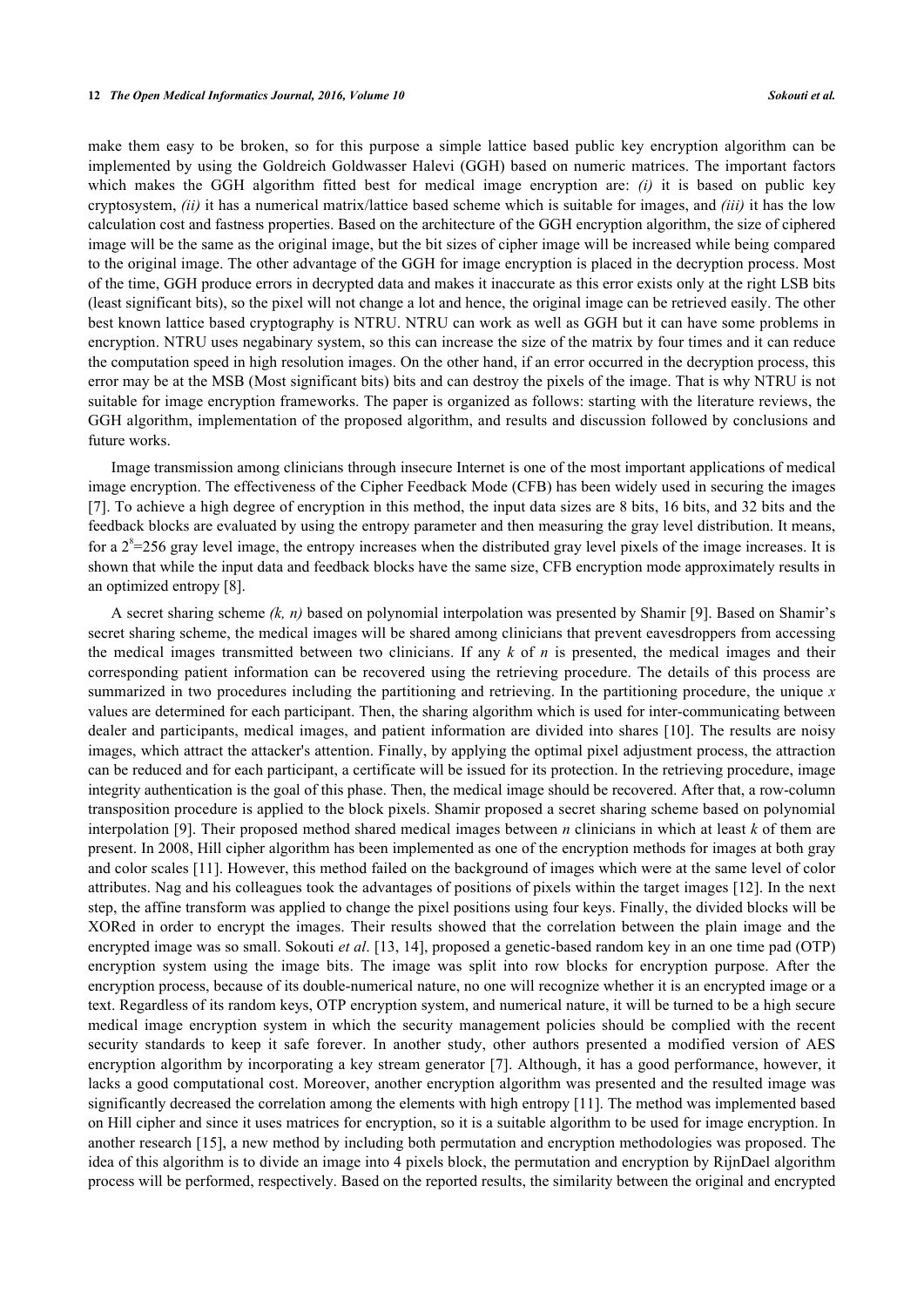images was decreased with an increasing trend on the entropy values. In Seyedzade *et al.* [[16\]](#page-10-13), the SHA-512 hash function based on XOR operation was used for image encryption. The method has very few chances of errors and also, it is a very slow algorithm. In Ismail IA *et al.* [\[17\]](#page-10-14), an algorithm for image encryption was deployed by using two chaotic logistic maps with a large 104-bit key space. These are used to make more different pixels while the cipher and the plain images are being compared. Actually, the plain pixel depends on key and the output depends on the logistic map and hence, the confusion will be increased. In Kamali SH *et al.* [[18\]](#page-10-15), the modified version of AES (MAES) was presented in which the security properties were highly increased in comparison to AES. In Indrakanti *et al.* [[19](#page-10-16)], the method is based on random pixel permutation to maintain the quality of the image with less computation, fast encryption, and high error chance. There are three phases in this method including the image encryption, key generation, and identification process. In Enayatifkr *et al.* [[20\]](#page-10-17), a hybrid algorithm which took the advantages of both genetic algorithm and chaotic function was presented. At the fist stage, the first population was generated. This population includes the initial image on which the chaotic function is applied. Finally, in this method, the best encryption result will be chosen. In Singh K *et al.* [\[21](#page-10-18)], a cross chaotic maps with the incorporation of DNA was presented which had better results than a default based chaotic maps and counted as an easy and cost effective method. In Alsafasfeh QH *et al.* [[22\]](#page-10-19), the authors added Lorenz and Rossler chaotic systems in to their proposed word which had better and robust characteristics in terms of speed, key space, and security. In Abuhaiba *et al.* [[23\]](#page-10-20), they encrypted an image using differential evolution. Several analyses were conducted on security properties such as key space analysis and statistical analysis, to mention a few[[24](#page-10-21)]. In Abugharsa AB *et al.* [\[25](#page-10-22)], a new AES based technique was incorporated on shifting blocks of divided images, and applying rows and columns shuffling, and then encrypting by AES algorithm with some errors in a long process. In Pareek NK *et al.* [[26](#page-10-23)], a non-chaos based image encryption method using external 144-bits key was presented. It incorporates the pixel permutation substitution, so, it is strong against the differential attack with a high encryption rate, less computational cost, and less changes in keys. In Agarwal A *et al.* [\[27](#page-10-24)], a genetic algorithm based methodology was presented which had really a long process while considering its computational costs and the flowchart. In Bhatt V *et al.* [\[28](#page-10-25)], a method comprising of the position permutation, value transformation, substitution, and transposition was represented with very slow process and high entropy.

# **2. MATERIALS AND METHODS**

#### **2.1. Lattice**

Any lattice is a set of points in an *n*-dimensional space which has a periodic s[truc](#page-11-0)t[ure](#page-11-1) [29 - 31]. Let  $x_1, x_2, \ldots, x_n \in \mathbb{R}^n$  as *n*-linear independent vectors, the lattice generated by them is a vector defined as equation (1):

$$
L(x_1, x_2, \dots, x_n) = \left\{ \sum_{i=1}^n \alpha_i x_i \mid \alpha_i \in Z \right\}
$$
 (1)

 $x_1, x_2, \ldots, x_n \in \mathbb{R}^n$  vectors are the basis of the lattice.

The first lattice-based cryptography based on worst-case problem was presented by Ajatai and Dwork in1997 [[32\]](#page-11-2). After that, there have been a lot of improvements over lattice-based cryptography algorithms. In 1997, Goldreich, Goldwasser, and Halevi also presented a lattice-based cryptography based on closest vector problem (CVP) [[33](#page-11-3)]. In 1998, Hoffstein and Silverman, presented a new lattice-based cryptography using the shortest vector problem (SVP) which works on polynomials [\[34](#page-11-4)].

## **2.2. GGH Algorithm**

In this study, we have taken the advantage of the GGH algorithm for encrypting the clinical images. The GGH cryptosystem is based on CVP which is one of the NP-hard problems presented in 1997 by Goldreich *et al.* [\[33](#page-11-3)]. It also introduces a trapdoor as an one-way function for implementing a public key cipher which relies on difficulty of lattice reduction. However, this algorithm was first cryptanalyzed by Phong Q. Nguyen in 1999 [[35\]](#page-11-5). This system was a suggestive framework of the McEliece cryptosystem [[36\]](#page-11-6). For both systems, encryption is randomly performed. The basic GGH public key encryption system is similar to McEliece cryptosystem. The two parameters on which GGH relies, are lattice dimension  $(n>200)$  and the security parameter ( $\sigma$ ). The security parameter presents the difficulty of the CVP. The authors of GGH, published some challenges for the security parameters as *n=200, 250, 300, 350 and 400.* Nguyen attacked all of the challenges except for  $n=400$ , since the key size was too large [[35\]](#page-11-5). The private key is a secret matrix *R* and its columns are comprised of a basis of a Lattice  $L \subset Z^n$ . The parameters of GGH are shown in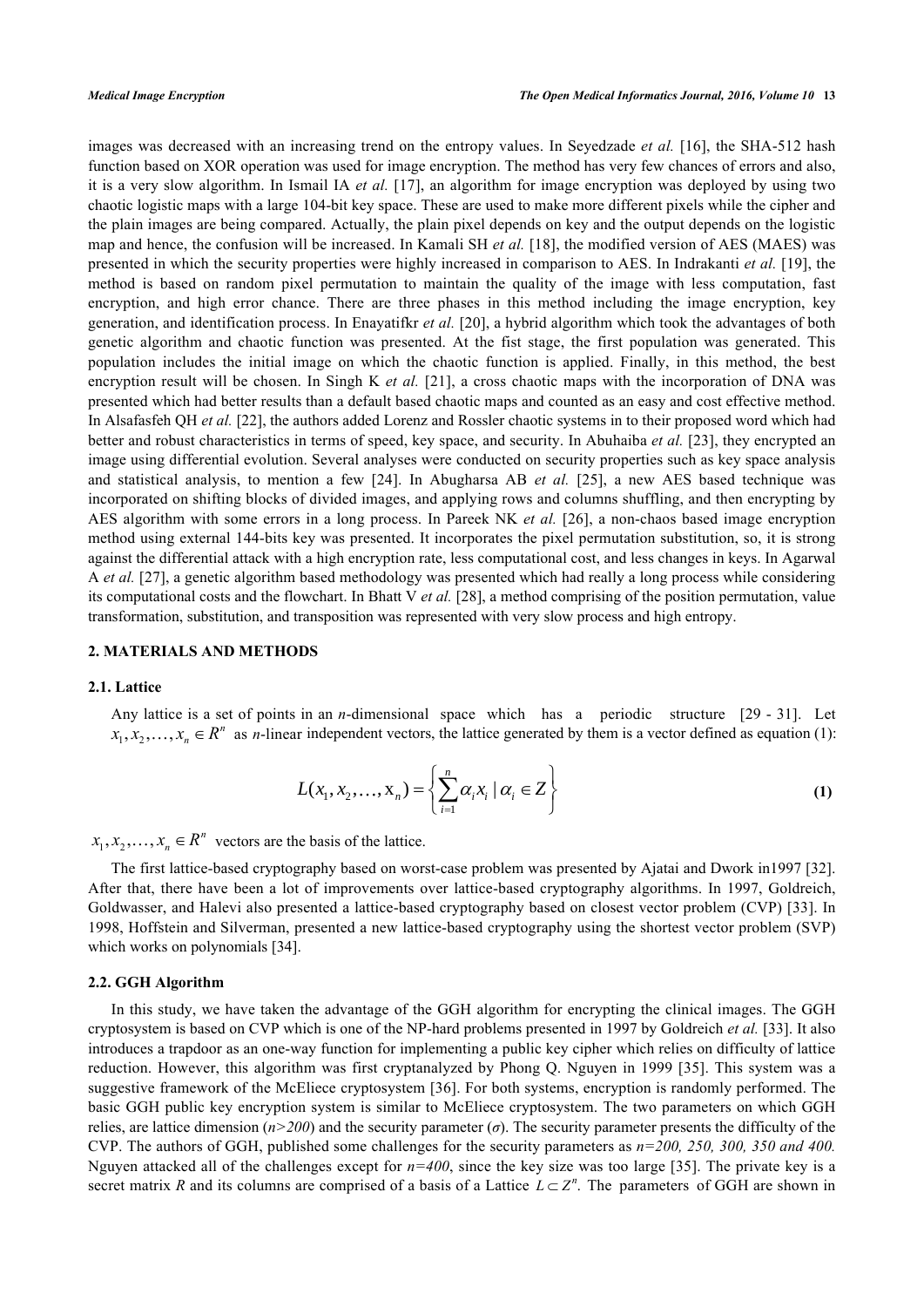#### **14** *The Open Medical Informatics Journal, 2016, Volume 10 Sokouti et al.*

Table **[1](#page-3-0)** where the basis consists of the short integral vectors. There are several methods to construct the secret basis *r*. Two methods to generate the nice basis *R* are to choose a random matrix *r* within entries, (*i.e.*, all vectors are chosen relatively short) and to choose  $r = k.I_n + E$  where  $I_n$  is the  $n \times n$  identity matrix,  $k > 1$  is a medium sized integer, and E is a random matrix with small entries, as mentioned above. The public key is a public matrix denoted by *B*, which represents another basis for *L*. The public basis is known as a bad basis as it is not reducible as the secret basis. There are several methods which can randomly generate the public basis *B* from the secret basis *r*.

## <span id="page-3-0"></span>**Table 1. GGH parameters.**

| Parameter     | <b>Description</b>           | Knowledge |
|---------------|------------------------------|-----------|
| $\mathfrak n$ | Dimension                    | Public    |
|               | <b>Security Parameter</b>    | Public    |
|               | Integral matrix $n \times n$ | Private   |
|               | Integral matrix $n \times n$ | Public    |

In 1999, Micciancio used Hermite Normal Form (HNF) for improving public key generation to reduce the size of the key [[29](#page-11-0), [37](#page-11-7)]. For generating the public key *B* from the private key *R*, a unimodular matrix *U* is required as shown in equation (2):

$$
B = U.R \tag{2}
$$

Now, assuming the message matrix as *m* and error matrix as *e*, the cipher matrix *c* is calculated as below:

$$
c = m.B + e \tag{3}
$$

To decrypt this cipher, the calculations are performed according to the following equations:

$$
round(c.R^{-1}) = round((m.B + e)R^{-1})
$$
  
= m.U.R.R<sup>-1</sup>+round(e.R<sup>-1</sup>)  
= m.U + round(e.R<sup>-1</sup>) (4)

The Babai rounding technique will be used to remove the term as it is a small value. Finally, the message matrix *m* will be calculated as follows:

$$
m = m.U.U^{-1}
$$
 (5)

If *round*  $(e, R<sup>1</sup>) = b$  is a nonzero vector, the *Rb* will be a nonzero lattice vector. In this case, the Babai's rounding will not return the lattice point and hence, the wrong message will be retrieved. The decryption process will work correctly when *round (e.R<sup>-1</sup>)*=0. This will be possible when  $\sigma$  is small enough since the error vector is chosen from the vector ( $\pm \sigma$ ,  $\pm\sigma$ ,  $\pm\sigma$ , ...,  $\pm\sigma$ ). The increment of  $\sigma$  will increase the distance between the lattice vector *m* and the cipher text *c*. By increasing the distance, the CVP will become harder. When  $round(R<sup>1</sup>e) \neq 0$  the probability of decryption error increases. The size of key and the complexity of this cipher are shown in Table **[2](#page-3-1)**.

<span id="page-3-1"></span>**Table 2. Comparison of various parameters of standard and padding based GGH algorithms in terms of size of keys and complexity of key generation, encryption, and decryption.**

| Object                            | Size(bits)                     |                                |  |
|-----------------------------------|--------------------------------|--------------------------------|--|
|                                   | <b>GGH</b>                     | <b>Padding GGH</b>             |  |
| Private key $R$<br>Public key $B$ | $n^2log_2(k)$<br>$n^2log_2(n)$ | $n^2log_2(k)$<br>$n^2log_2(n)$ |  |
| Operation                         |                                | Complexity                     |  |
|                                   | <b>GGH</b>                     | <b>Padding GGH</b>             |  |
| Key Generation                    | n                              | n                              |  |
| Encryption                        | n                              | $2n^2$                         |  |
| Decryption                        | n                              | $2n^2$                         |  |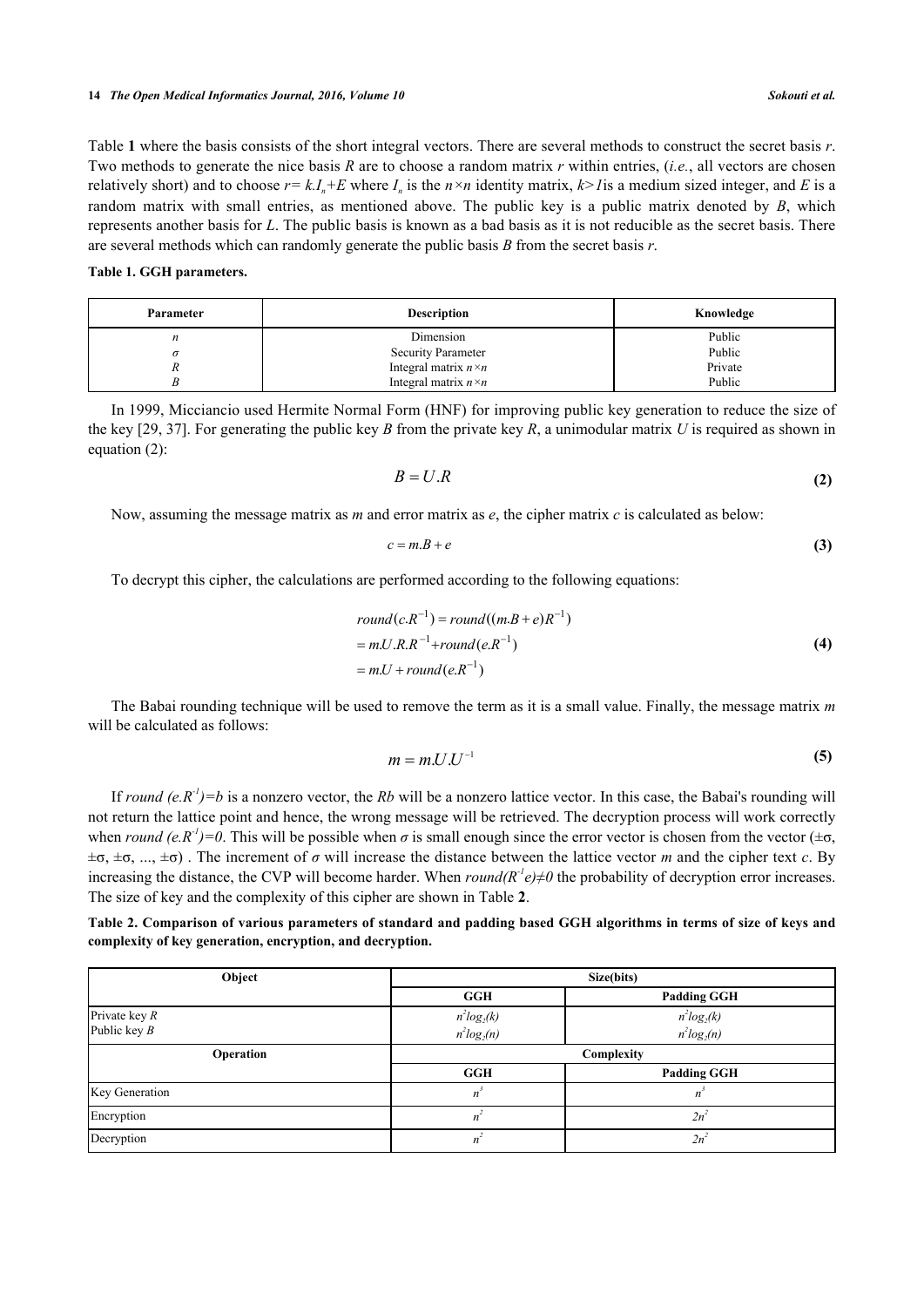# **3. THE PROPOSED PROTOCOL**

Suppose Bob is the receiver and Alice is the sender. He chooses an image, reduces the pixel values *mod 5* and takes this image as his private key. Then, he generates a unimodular matrix, randomly. He uses the equation (2) to calculate the public key. Then, Bob sends the public key image to Alice. Alice uses Bob's public key image to encrypt the clinical image or plain image using the equation (3). The cipher is a noisy image which is sent to Bob. Bob receives the cipher image and uses his own private key image and the unimodular matrix to decrypt the received image into an original clinical image using equations (4) and (5).

# **3.1. Applying Two Snail Tour XORing to the Standard GGH Algorithm**

<span id="page-4-0"></span>In this section, we present a new method by applying padding before performing the GGH encryption. The padding process uses two snail tours XORing techniques; forward and backward, since we want to affect one pixel change in the entire matrix. The moving structure of applying forward and backward snail tours methodologies are shown in Fig. (**[1A](#page-4-0)** and **[1B](#page-4-0)**), respectively. After applying the forward snail tour, we will XOR the pairs according to the equation (6):



**Fig. (1). (A)** Forward Snail tour in matrix  $6\times6$  (**B**) Backward Snail tour in matrix  $6\times6$ .

#### *SecondPixel FirstPixel xor SecondPixel*

**(6)**

After that, a backward snail tour will be applied and XORing of the pixel pairs will be done by using equation (6). After applying the padding, the new resulted matrix will be encrypted using GGH encryption algorithm. The decryption process is also based on the GGH decryption algorithm. Now, it is time to decrypt the padding of matrix. For removing the padding, a forward snail tour will be applied but this time by XORing pair of pixels according to the equation (7).

$$
Firstpixel \leftarrow Firstpixel \, \text{xor} \, \, Secondpixel \tag{7}
$$

The algorithms of encryption and decryption processes are shown below as Algorithms 1 and 2, respectively. *Algorithms 1.GGH\_Snail\_Encryption*

> $1.$ *Input* : ( $P$ *lain*  $\_$ *Matrix* $[n, n]$ ,  $P$ *ublicKey*  $\_$ *Matrix* $[n, n]$ ,  $Error$  $\_$ *Matrix* $[n, n]$ ) 2. Find (First \_ Pixel, Sec ond \_ Pixel) according to Forward \_ Snail \_ Tour (Plain \_ Matrix[n, n])  $3.$  *for*  $(i = 1 : n \times n)$  *loop* 4. Sec ond \_ Pixel = (First \_ Pixel) xor (Sec ond \_ Pixel) 5.goto next Pixel according to Forward \_ Snail \_ Tour(Plain \_ Matrix[n, n]) 6. *end loop* 7. Find (First \_ Pixel, Sec ond \_ Pixel) according to Backward \_ Snail \_ Tour (Plain \_ Matrix[n, n])  $8.$ *for*( $i = 1 : n \times n$ ) loop  $9. \text{Sec} \text{ and }$   $Pixel = (First \text{ } Pixel) \text{ for } (\text{Sec} \text{ and } \text{ } Pixel)$ 10. goto next Pixel according to Backward \_ Snail \_ Tour(Plain \_ Matrix[n, n]) 11. *end loop*  $12.GGH$  *\_Encryption* (Plain *\_Matrix*[n, n], PublicKey \_Matrix[n, n], Error \_Matrix[n, n])  $13. Output : (Cipher\_Matrix[n, n])$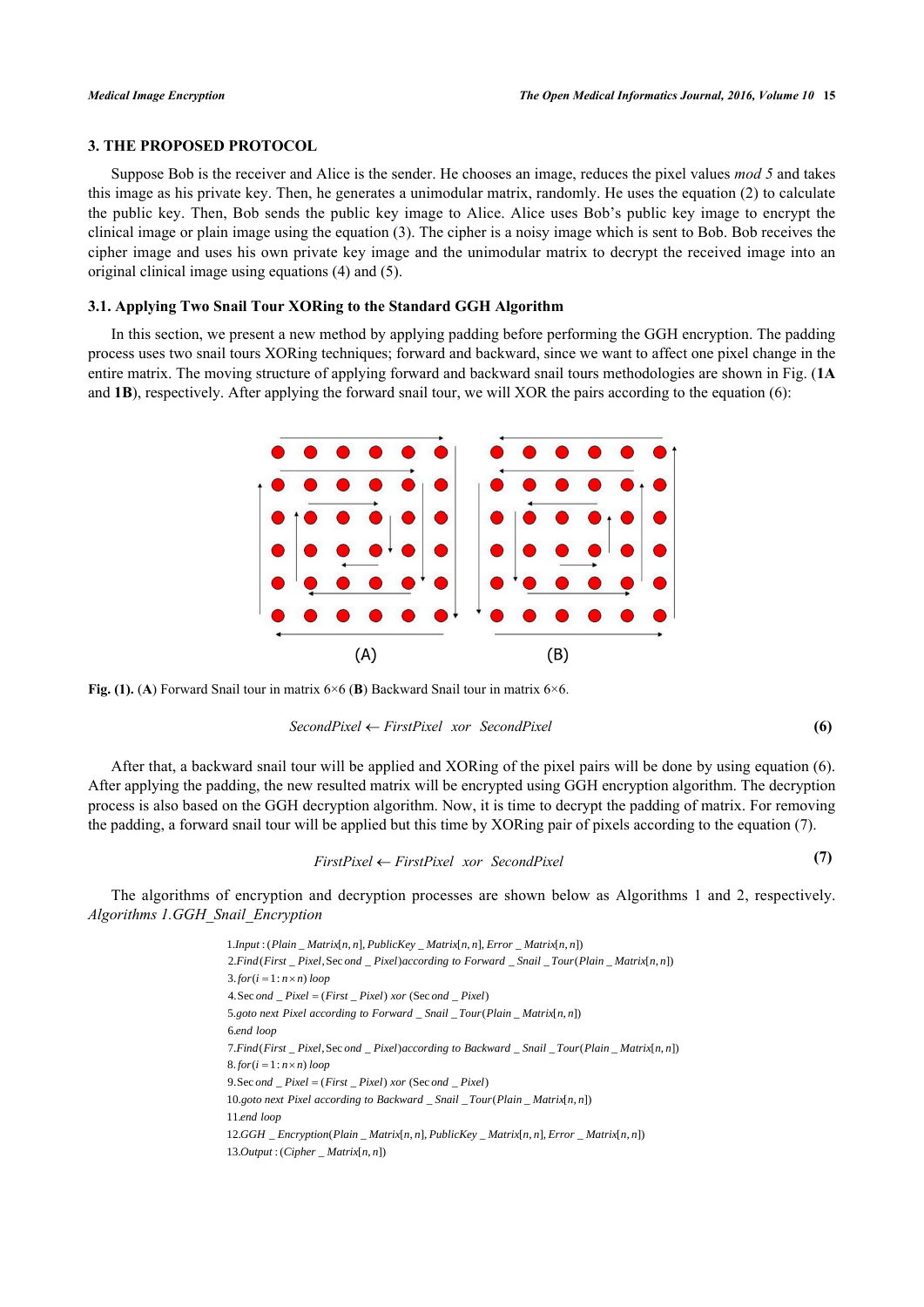### *Algorithms 2.GGH\_Snail\_Decryption*

 $1.$ *Input* : (*Cipher*  $\_$  *Matrix* $[n, n]$ , Private  $\_$  *Key*  $\_$  *Matrix* $[n, n]$ , *Uni* mod ular  $\_$  *Matrix* $[n, n]$ )  $2.GGH\_Decryption(Cipher\_Matrix[n, n], PrivateKey\_Matrix[n, n], Uni mod ular\_Matrix[n, n])$ 3. Find(First \_ Pixel, Sec ond \_ Pixel)according to Forward \_ Snail \_ Tour(Cipher \_ Matrix[n, n])  $4. for (i = 1 : n \times n) loop$  $5. First$   $Pixel = (First$   $Pixel)$  *xor*  $(Sec$  *ond*  $Pixel)$ 6. \_ \_ ( \_ [ , ]) *goto next Pixel according to Forward Snail Tour Cipher Matrix n n* 7. *en d loop* 8. Find (First \_ Pixe, Sec ond \_ Pixel) according to Backward \_ Snail \_ Tour (Cipher \_ Matrix[n, n])  $9.$  *for*  $(i = 1 : n \times n)$  *loop*  $10. First$   $Pixel = (First$   $Pixel)$  *xor*  $(Sec$  *ond*  $Pixel)$ 11.goto next Pixel according to Backward \_ Snail \_ Tour(Cipher \_ Matrix[n, n]) 12. *end loop*  $13. Output : (Palin\_Matrix[n, n])$ 

# **4. RESULTS AND DISCUSSION**

The GGH clinical cipher system has been implemented in Matlab 6.5 programming software. All the employed images are at the grey scale level. To encrypt a clinical image, at first, it has been resized into  $200\times200$  pixels as illustrated in Fig. (**[2A](#page-5-0)**). Another image will be chosen and reduced by *mod 5* as the private key which will be read and resized to 200×200 pixels are shown in Fig. ([2C](#page-5-0)). A random matrix with size  $200\times200$  where  $det = 1$ , I will be generated randomly as shown in Fig. (**[2D](#page-5-0)**). Note that the size of 200×200 pixels is a sample size and any arbitrary size can be chosen for this step but it should be a square size and the larger the size, the more the lattice reduction will be difficult to be broken. According to the equation (2), the public key matrix is calculated as shown in Fig. (**[2B](#page-5-0)**). In this step, the private key and the unimodular matrix images are used for decryption process. The next step is to encrypt the clinical image using the public key image. The cipher image which is produced according to the equation (3) is shown in Fig. (**[2E](#page-5-0)**). After the image has been encrypted, the receiver receives the encrypted image, he will multiply the inverse of private key to cipher matrix according to the equation (4) and the result is shown in Fig. (**[3A](#page-5-1)**) By calculating the inverse of unimodular matrix and calculating it according to the equation (5), the message will then be decrypted as shown in Fig. (**[3B](#page-5-1)**).

<span id="page-5-0"></span>

<span id="page-5-1"></span>**Fig. (2).** (**A**) Clinical plain image 200×200 (**B**) PRIVATE key image 200×200 (**C**) Unimodular key image 200×200 (**D**) Public key image 200×200 (**E**) Encrypted(Cipher) image 200×200.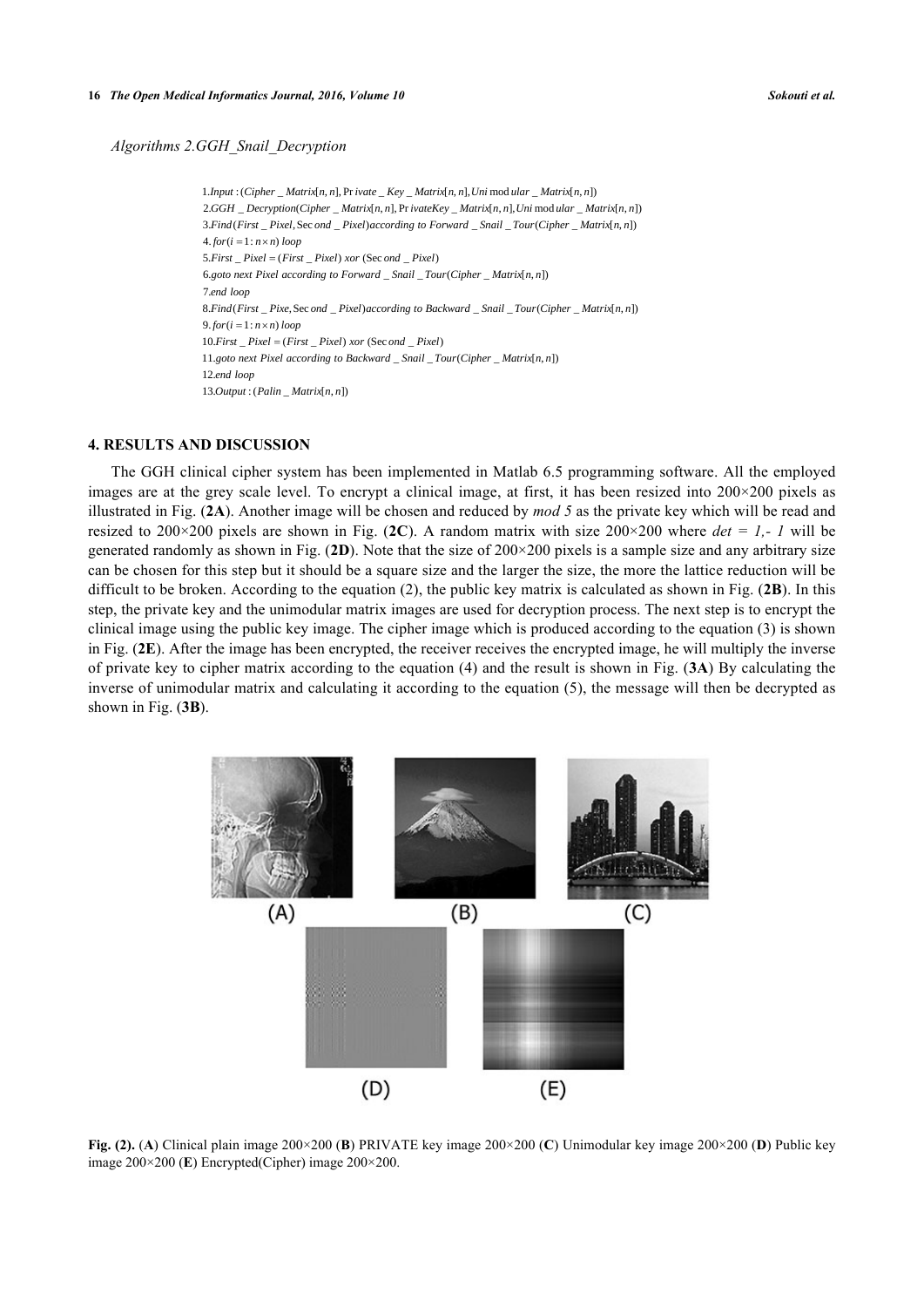

<span id="page-6-0"></span>**Fig. (3). (A)** First step of decryption  $200 \times 200$  (**B**) The decrypted message  $200 \times 200$ .



**Fig. (4).** (**A**) Applying 2 snail tour XORing to the plain clinical image 200×200 (**B**) Encrypted(Cipher) image by GGH200×200 (**C**) The image after GGH decryption 200×200 (**D**) Image of Decrypted Padding according to 2 snail tour XORing

Now, the new proposed algorithm will be applied to the plain clinical image which is shown in Fig. (**[2A](#page-5-0)**). The result of applying two snail tour XORing to the plain clinical image is shown in Fig. (**[4A](#page-6-0)**). After that, the GGH encryption algorithm will be applied to the new padding plain image (Fig. **[4A](#page-6-0)**) by using the public key image which is presented in Fig. (**[2B](#page-5-0)**), and finally the encrypted result is shown in Fig. (**[4B](#page-6-0)**).

The decryption process of the cipher text will be performed using the private key image (Fig. **[2C](#page-5-0)**) which should be then reduced by mod 5 and unimodular matrix image (Fig. **[2D](#page-5-0)**) and the decrypted image using the GGH algorithm is shown in Fig. (**[4C](#page-6-0)**). Then, the applied padding will be reversed according to two snail tour XORing and the decrypted image is shown in Fig. (**[4D](#page-6-0)**).

For evaluating the encryption level of this image, we will focus on the differential attack. In this attack, attacker tries to understand the relationships between the plain and the cipher images. The attacker studies the effect of changing in one pixel of the input on the whole pixels of output cipher image to determine the key. To measure the effect of each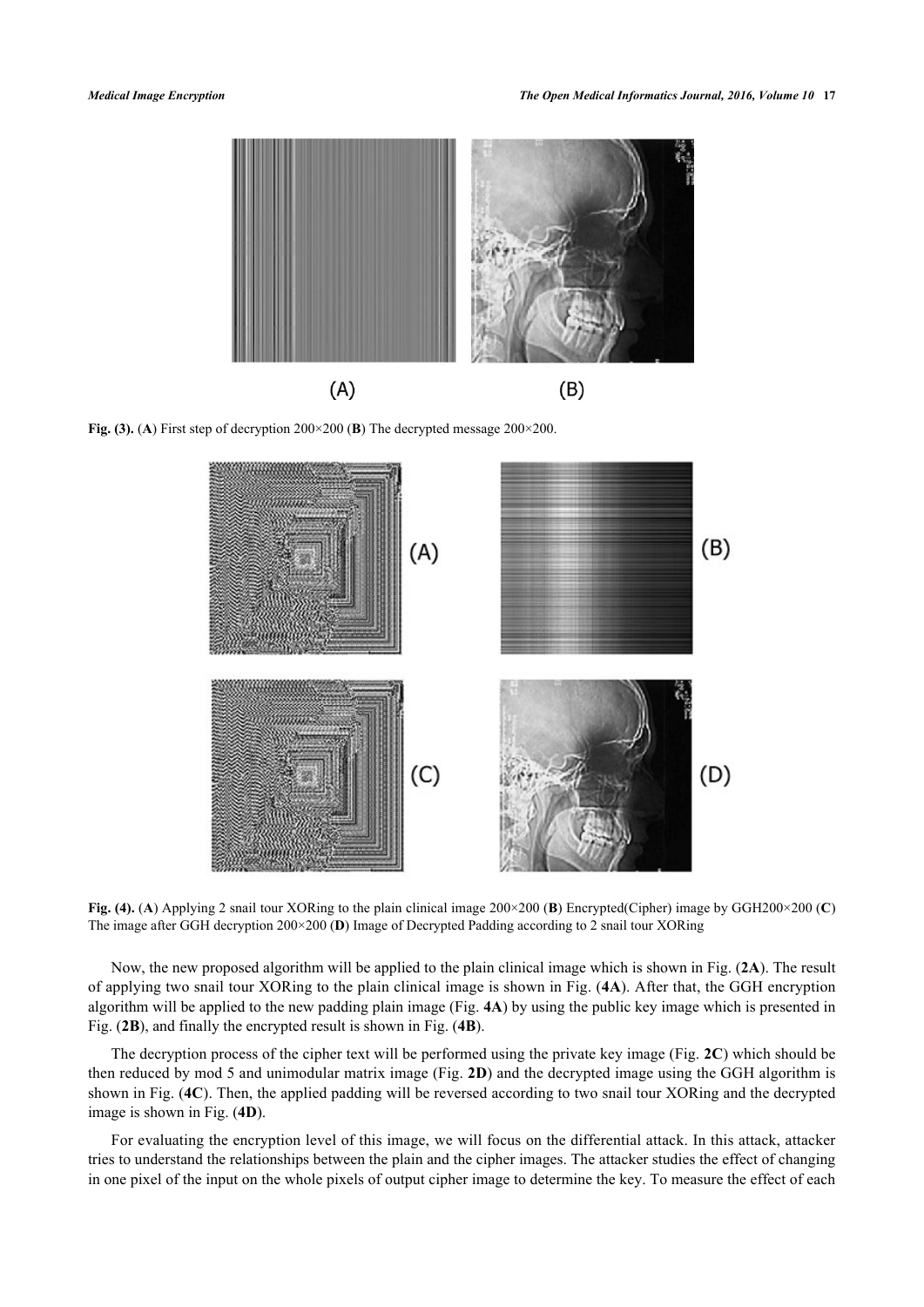pixel on the whole encrypted image, we can use three common security evaluations metrics [[38\]](#page-11-8):

1. Number of Pixels Change Rate (NPCR):

$$
NPCR = \frac{\sum_{i,j} D(i,j)}{W \times H} \times 100\%
$$
 (8)

Where  $D(i, j)$  is the value of pixel difference in plain and cipher images at position  $(i, j)$  and *W* is the width of the matrix and *H* is the height of the matrix.

2. Unified Average Changing Intensity (UACI):

$$
UACI = \frac{1}{W \times H} \left[ \sum_{i,j} \frac{c_1(i,j) - c_2(i,j)}{255} \right] \times 100\%
$$
 (9)

Where  $C<sub>1</sub>$ ,  $C<sub>2</sub>$  are two ciphered images that their corresponding original images have only one pixel difference. Notice that  $C_i$ ,  $C_2$  are in the same size.  $C_i(i, j)$ ,  $C_2(i, j)$  are gray-scale values of the pixels at *grid(i,j)*.  $D(i, j)$  is determined by  $C_1(i, j)$  and  $C_2(i, j)$  if  $C_1(i, j) \neq C_2(i, j)$  then  $D(i, j) = 1$ ; otherwise,  $D(i, j) = 0$  (*W* and *H* are the columns and rows of the image).

3. Avalanche effect which shows the number of bits that are changed and is calculated according to equation (10).

*Available* = 
$$
\frac{Number\ of\ flipped\ bits\ in\ cipher\ picture}{Number\ bits\ in\ cipher\ picture} \times 100\%
$$
 (10)

To evaluate the new GGH snail tour encryption algorithm, three abovementioned evaluation metrics are considered on the images of three groups containing 100 images, Group 1 are images with size  $50 \times 50$ , group 2 are images with size  $100\times100$ , and group 3 are images with size  $200\times200$ . The comparison results between the padding based GGH and standard GGH algorithms are illustrated in Table **[3](#page-7-0)**.

<span id="page-7-0"></span>**Table 3. Evaluation of NPCR, UACI and Avalanche effect metrics for images of three sizes using GGH snail encryption and standard GGH algorithms.**

| Method ->        | Improvement |       | Padding based GGH |       | <b>Standard GGH</b> |            |       |       |            |
|------------------|-------------|-------|-------------------|-------|---------------------|------------|-------|-------|------------|
| <b>Size</b>      | NPCR%       | UACI% | Avalanche%        | NPCR% | UACI%               | Avalanche% | NPCR% | UACI% | Avalanche% |
| $50\times50$     | 98          | 34.88 | 44.3              | 100   | 35.67               | 54.66      |       | 0.79  | 10.96      |
| $100 \times 100$ | 98.99       | 35.29 | 45.4              | 99.99 | 35.66               | 50.9       |       | 0.37  | 5.5        |
| $200\times200$   | 99.49       | 35.6  | 44.75             | 99.99 | 35.8                | 48         | 0.5   | 0.2   | 3.25       |

Based on the results obtained from Table **[3](#page-7-0)** for the standard GGH algorithm, changing one pixel does not have a deep effect on the cipher image. Therefore, the method requires further improvement which can affect all of the pixels.

According to results in Table **[3](#page-7-0)**, the applied padding can affect all the pixels and by changing only one pixel, all of the pixels in the encrypted image will be changed. Also, the Avalanche effect can show the affected bits in the encryption process are performed correctly. The complexity of the applied padding is  $O(n^2)$  and the complexity of GGH encryption is  $O(n^2)$ , so the whole complexity of the proposed method is  $O(2n^2)$ . By adding a simple padding, the GGH image encryption will be dramatically improved and the cipher becomes resistant to both cipher text and statistical attacks.

From the results, it can be deduced that the performance measurements based on the three measurement criteria including *(i)* Number of Pixels Change Rate (NPCR), *(ii)* Unified Average Changing Intensity (UACI), and *(iii)* Avalanche effect are calculated. The results on three different sizes of images showed that padding based GGH algorithm has improved UACI, NPCR, and Avalanche metrics by almost 100%, 35%, and 45%, respectively, in comparison to the standard GGH algorithm.

In conclusion, this shows that the new proposed method (*i.e.*, padding based GGH algorithm) can be regarded as an improvement to the its fundamental version (*i.e.*, standard GGH algorithm) which acts poorly on all of the UACI, NPCR, and Avalanche metrics.

**(10)**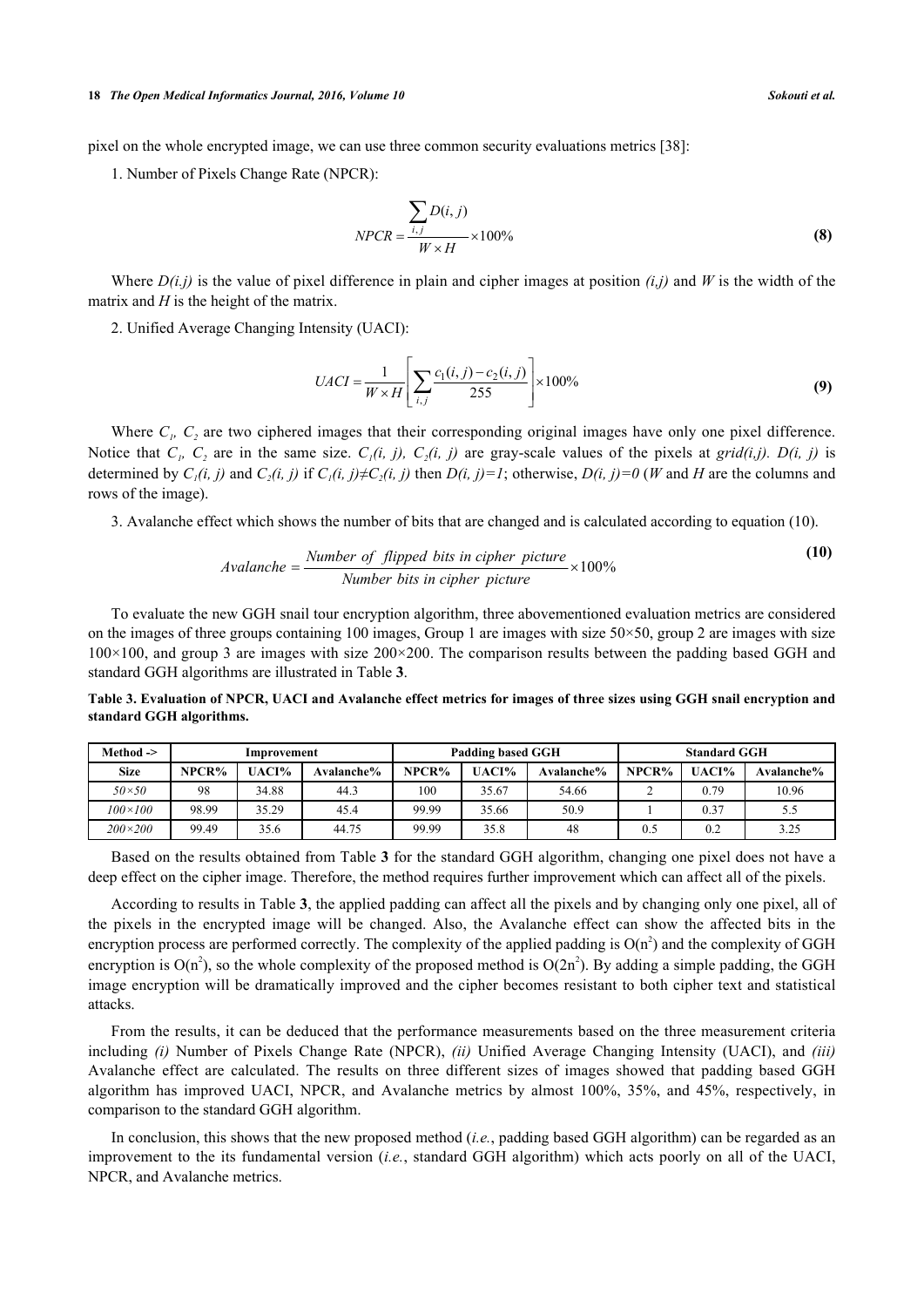Moreover, Table **[4](#page-8-0)** has summarized the advantages and disadvantages of various methods discussed in the literature review section and hence, it can also be deduced that all of the encryption methods has their own advantages and shortcomings which need further evaluation to be used in the related position such as medical image encryption. Furthermore, any encryption methodology which has an entropy higher than or almost near to 50% in terms of three measurement criteria can be considered for encrypting the sensitive data.

<span id="page-8-0"></span>

| Table 4. Evaluation and comparing with the literature review methods in terms of advantages and disadvantages. |  |  |
|----------------------------------------------------------------------------------------------------------------|--|--|
|                                                                                                                |  |  |
|                                                                                                                |  |  |

| <b>Method</b>                                                                                                  | <b>Advantages</b>                                                                                                                                       | <b>Disadvantages</b>                                                                                                                             |  |
|----------------------------------------------------------------------------------------------------------------|---------------------------------------------------------------------------------------------------------------------------------------------------------|--------------------------------------------------------------------------------------------------------------------------------------------------|--|
| Modified AES Based<br>Algorithm 2007                                                                           | Better performance                                                                                                                                      | Time taking and risky                                                                                                                            |  |
| <b>Block-Based Transformation</b><br>Algorithm, 2008                                                           | No key generator, correlation<br>between image elements<br>decreased and higher entropy                                                                 | Image loosing and lower<br>Correlation                                                                                                           |  |
| Self-Invertible Key Matrix Of<br>Hill Cipher Algorithm, 2008                                                   | Matrix Based and Encrypt Gray<br>Scale                                                                                                                  | Cannot encrypt image with same<br>gray level or color                                                                                            |  |
| A Combination Of Permutation<br>Technique Followed By<br>Encryption, 2008                                      | Higher Entropy and Correlation<br>between image elements<br>decreased                                                                                   | Permutation process is too<br>complex, Time taking and also<br>chances of mistakes are high                                                      |  |
| A Novel Image Encryption<br>Algorithm Based On Hash<br>Function, 2010                                          | Because of encryption done in<br>two phases chances of mistakes<br>is low                                                                               | Encryption done in two phases<br>so will be increases                                                                                            |  |
| A Digital Image Encryption Algorithm<br>Based Composition Of Two Chaotic<br>Logistic Maps, 2010                | Better than all above because of two<br>logistics maps, Uses external sacred<br>keys and Strong security                                                | Lot of confusion in process                                                                                                                      |  |
| New Modified Version Of<br>Advance Encryption Standard<br>Based Algorithm For Image<br>Encryption, 2010        | Higher security                                                                                                                                         | The algorithm and the secret<br>key, consequently a same data<br>will be ciphered to the same<br>value; which is the main security<br>weakness.  |  |
| Image Encryption Using Affine<br><b>Transform And XOR</b><br>Operation, 2011                                   | Better Solution and Correlation<br>between pixels values<br>significantly decreases                                                                     | Lengthy, complicated and<br>chances of mistakes is high                                                                                          |  |
| Permutation Based Image<br>Encryption Technique, 2011                                                          | Three phases process                                                                                                                                    | High chances of error in key<br>Generation                                                                                                       |  |
| Image Encryption Using<br>Chaotic Maps And DNA<br>Addition Operation And Noise<br>Effects On It, 2011          | Easy to represent                                                                                                                                       | Not a cost effective process                                                                                                                     |  |
| Image Encryption Based On<br>The General Approach For<br>Multiple Chaotic System, 2011                         | Large key space and high-level<br>security, high obscure level and<br>high speed                                                                        | Demonstrate process                                                                                                                              |  |
| Statistical Analysis Of S-Box In<br>Image Encryption Application<br>Based On Majority Logic<br>Criterion, 2011 | Correlation analysis, entropy<br>analysis, contrast analysis,<br>homogeneity analysis, energy<br>analysis and mean of absolute<br>deviation analysis    | Complicated and lengthy process<br>because there are lot of analysis<br>done in single technique. Also<br>here time factor will be<br>increases. |  |
| The Integration Of A Shifting<br>Technique And The AES<br>Algorithm March 2012                                 | Improved and effective method                                                                                                                           | Possibility of mistakes while<br>preparing shifting table, it is<br>lengthy and difficult process                                                |  |
| Design And Analysis Of A<br>Novel Digital Image Encryption<br>Scheme March 2012                                | Simple, fast and secured against<br>any attack                                                                                                          | Large, complicated and very<br>difficult performance and<br>security analysis                                                                    |  |
| Secret Key Encryption<br>Algorithm Using Genetic<br>Algorithm April 2012                                       | Encryption method satisfies the<br>goal of encrypting the images                                                                                        | Complicated and algorithm is<br>too lengthy                                                                                                      |  |
| New Advance Image<br><b>Encryption To Enhance</b><br>Security Of Multimedia<br>Concept July 2012               | Best performance, the lowest<br>correlation and the highest<br>entropy                                                                                  | Three phase process and every<br>image is very complicated                                                                                       |  |
| <b>Standard GGH</b>                                                                                            | A good matrix implementation, Lattice based, easy<br>representation, Correct decryption even with less<br>errors, suitable for high resolution pictures | Low entropy, High correlation, needs more bits<br>after encryption                                                                               |  |
| Padding based GGH                                                                                              | Same as GGH, Lowest correlation, Highest Entropy                                                                                                        | Need more bits for cipher image                                                                                                                  |  |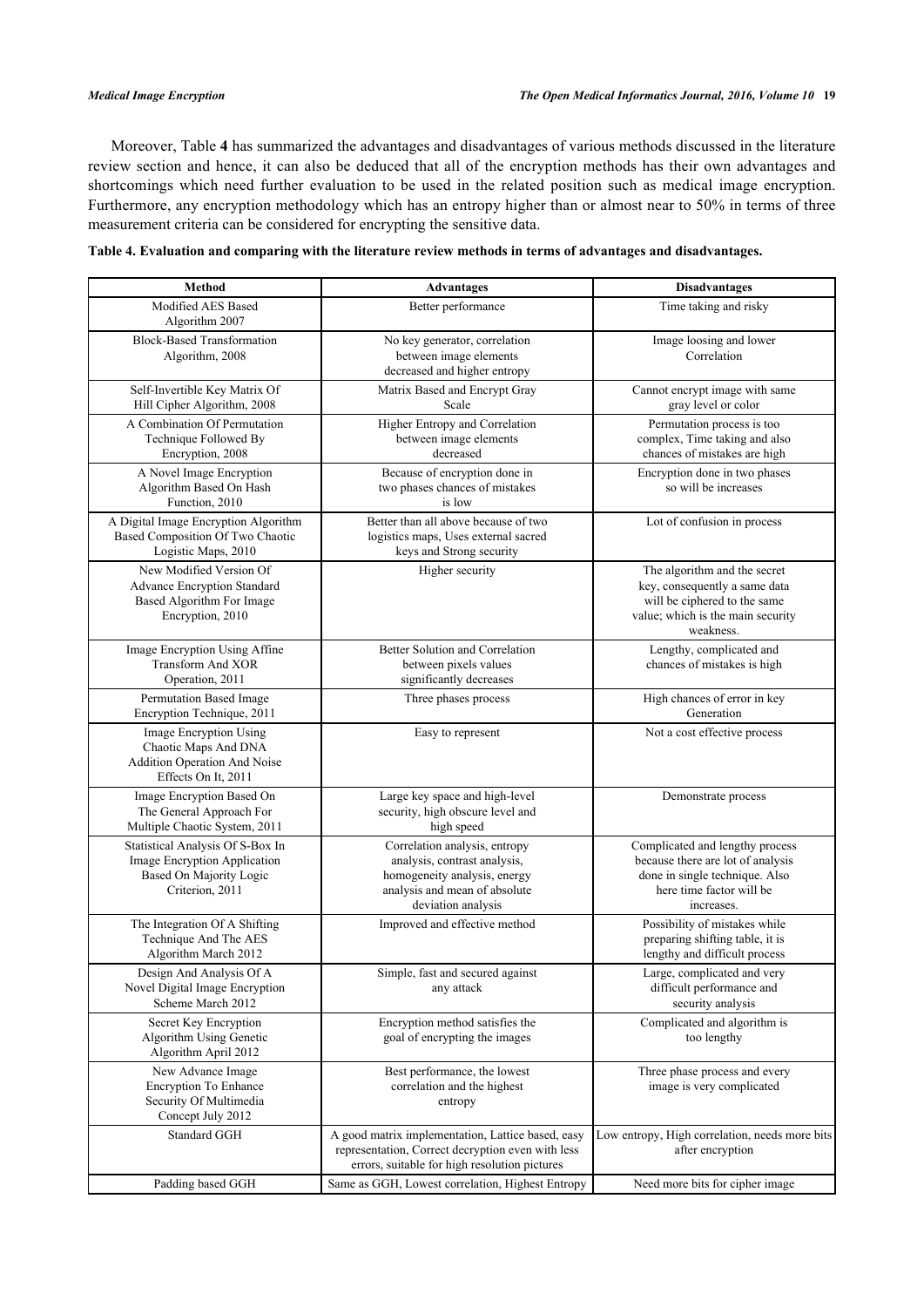#### **20** *The Open Medical Informatics Journal, 2016, Volume 10 Sokouti et al.*

In this study, the avalanche effect of both padding based and standard GGH algorithm has been considered as an important metric for evaluating the cryptography algorithm to illustrate the rate of bit changes in cipher image while only 1 bit change is applied to the original image as defined by Stallings [[39\]](#page-11-9). Based on his studies, if a cryptographic algorithm does not have an avalanche effect value of satisfactory rate, it inherits a poor randomness property which results in good input predictions while only the output is available. Continuously, it has been reported in the literature that if the abovementioned metric value is more than 50% of cipher text bits changed, then the proposed algorithm has a strong avalanche effect [[40](#page-11-10) - [43](#page-11-11)]. The results showed that the avalanche effect value of standard GGH algorithm is almost 10% which is far from the literature standards. However, in some studies the avalanche effect rate values for some well-known cryptography algorithms such as bluefish [[44\]](#page-11-12), DES [\[42](#page-11-13)], GMDES [[42\]](#page-11-13), JEA [\[41](#page-11-14)], MUEA [\[41](#page-11-14)], AES using binary codes [[45\]](#page-11-15), and DES and AES [\[46](#page-11-16)] for different applications are reported to be 50%, 50%, 55%,15%, 40%, around 50%-70%, and 43% and 83%, respectively. Based on the results of recent studies and considering the initial avalanche effect of the standard GGH algorithm, it can be easily deduced that the new proposed methodology, the padding based GGH algorithm, has improved the avalanche of the old version by about 45% and has reached the standard avalanche effect values (*i.e.*, more than 50%avalanche effect) of most well-known cryptography algorithms by only adding a padding step before the standard GGH encryption is applied.

Furthermore, according to Table [2](#page-3-1), both the standard and the padding based GGH algorithms require  $n^2 \text{log}_2(k)$  and  $n^2 \log_2(n)$  bits for private and public keys (R and B), respectively. This means that we don't need any extra memory space for data storage. Regarding the complexities of standard and padding based GGH approaches in terms of key generation, encryption, and decryption, although they have the same complexity of  $O(n^3)$  considering the key generation process, however, the encryption and decryption complexities of the latter algorithm  $(i.e., O(2n^2))$  is twice bigger than thoseof the former one  $(i.e., O(n^2))$ . For future researches, improvements [[47](#page-11-17)] can be carried out on different cryptography algorithms such those applied on transposition cipher [[48,](#page-11-18) [49](#page-11-19)], and Vigener algorithm [[50\]](#page-11-20) or taking the advantage of genetic algorithms in generating cipher keys [[14\]](#page-10-11) applicable for medical images [[13\]](#page-10-10).

#### **CONCLUSION**

GGH is a simple public key crypto system which is based on the closest vector problem (CVP). It encrypts data in the matrix form and makes it suitable for image encryption. It works in different dimensions and different square matrices. Experimental studies indicated that changing one pixel in GGH encryption does not have enough effect on the whole encryption output, so a new method is proposed which can add padding to the plain image before applying GGH encryption process. This padding applies the forward and backward snail tour XORing to the plain image in order to make it ready for further process using the GGH encryption algorithm. According to the final results which correspond to the proposed method, changing one pixel affects the whole plain image and also affects the final cipher image reasonably good which is encrypted by GGH algorithm. That is, by changing one pixel, 99.99% of pixels of the cipher image will be changed and also it has a good avalanche effect about 55% which has improved the standard version by more than 45% which shows an acceptable improvement in the whole image encryption to be prune to possible attacks. Moreover, the unified average changing has also dramatically increased and as a result, the GGH snail encryption algorithm is robust and efficient for encrypting medical images in medical image security realm. However, this is a successful study in improving the standard GGH algorithm evaluation metrics especially in terms of avalanche effect, the complexities of encryption and decryption process have been double while compared to the standard version while other parameter remained constant. On the other hand, it is worth considering that the increased complexities can be ignored in comparison to the achieved success (*i.e.*, reach avalanche effect of more than 50%)

#### **CONFLICT OF INTEREST**

The authors confirm that this article content has no conflict of interest.

# **ACKNOWLEDGEMENTS**

Declared none.

# **REFERENCES**

- <span id="page-9-0"></span>[1] Öztürk I, Sogukpınar I. Analysis and comparison of image encryption algorithms. Transactions on engineering. Comput Tech 2004; 3: 1305-13.
- <span id="page-9-1"></span>[2] Potdar V, Chang E. Disguising text cryptography using image cryptography. In: 4th International Network Conference INC; July 6-9,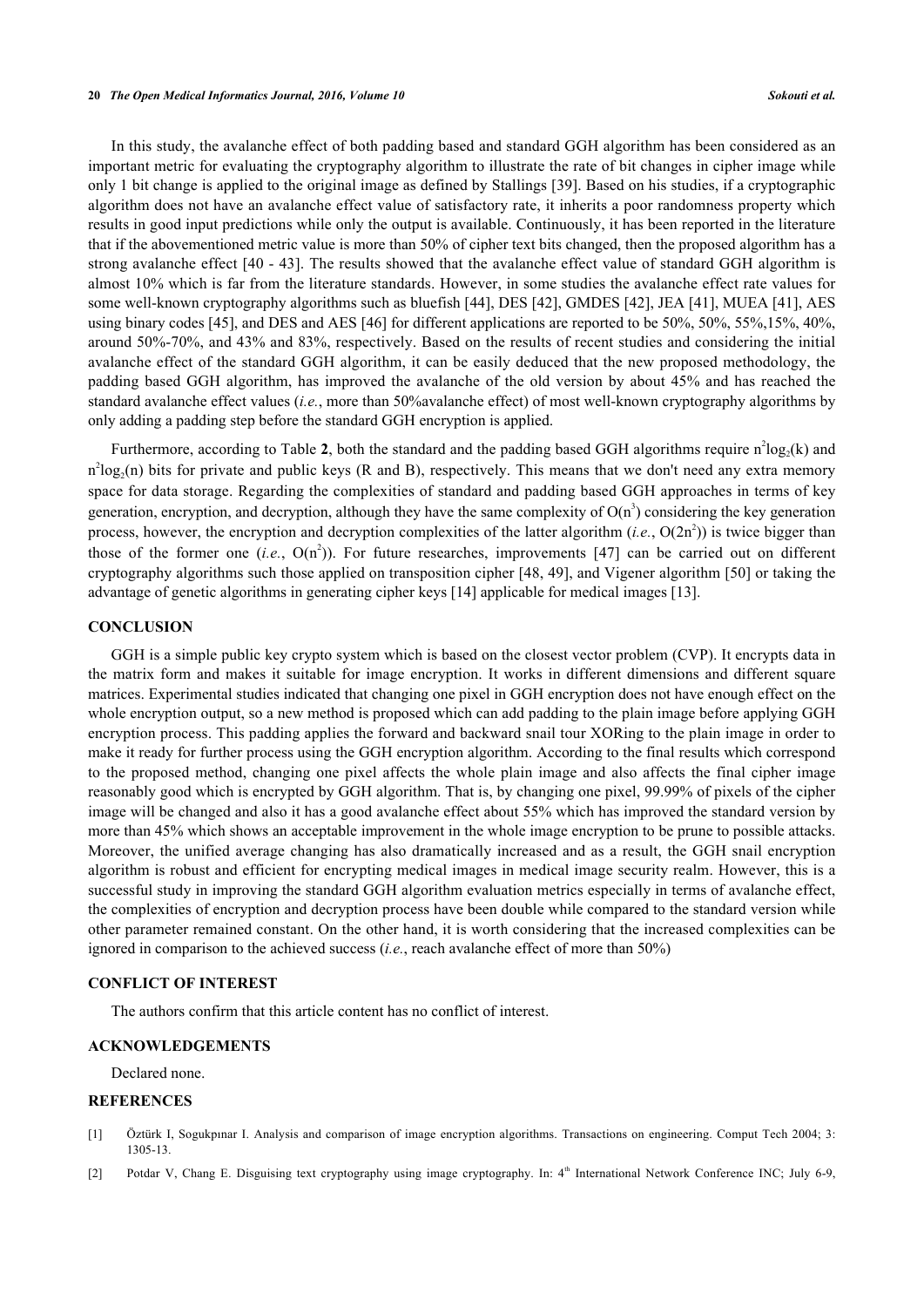University of Plymouth, UK. 2004.

- <span id="page-10-0"></span>[3] Mitra A, Subba Rao Y, Prasanna S. A new image encryption approach using combinational permutation techniques. Int J Comput Sci 2006; 1(2): 1306-4428.
- <span id="page-10-1"></span>[4] Socek D, Li S, Magliveras S, Furht B. Enhanced 1-D chaotic key-based algorithm for image encryption. In: IEEE/CreateNet SecureComm; 2005, September 5-9, Athens, Greece 2005. pp. 406-408.
- <span id="page-10-2"></span>[5] Shuangyuan Y, Zhengding L, Shuihua H. An asymmetric image encryption based on matrix transformation. Communications and Information Technology, In: IEEE International Symposium on, ISCIT 2004. vol. 1, 2004, pp. 66-69.
- <span id="page-10-3"></span>[6] Mao Y, Chen G, Lian S. A novel fast image encryption scheme based on 3D chaotic baker maps. Int J Bifurcat Chaos 2004; 14(10): 3613-24. [\[http://dx.doi.org/10.1142/S021812740401151X](http://dx.doi.org/10.1142/S021812740401151X)]
- <span id="page-10-4"></span>[7] Alsultanny Y. Image encryption by cipher feedback mode. Int J Innov Comput Inf Control 2007; 3: 589-96.
- <span id="page-10-5"></span>[8] Cagnoni S, Dobrzeniecki A, Poli R, Yanch J. Genetic algorithm-based interactive segmentation of 3D medical images. Image Vis Comput 1999; 17: 881-95. [\[http://dx.doi.org/10.1016/S0262-8856\(98\)00166-8\]](http://dx.doi.org/10.1016/S0262-8856(98)00166-8)
- <span id="page-10-6"></span>[9] Shamir A. How to share a secret. In: Communcations of ACM NY, USA 1979; pp. 612-3. [\[http://dx.doi.org/10.1145/359168.359176\]](http://dx.doi.org/10.1145/359168.359176)
- <span id="page-10-7"></span>[10] Zhao R, Zhao J-J, Dai F, Zhao F-Q. A new secret image sharing scheme to identitiy chaters. Comput Stand Interfaces 2009; 31: 252-7. [\[http://dx.doi.org/10.1016/j.csi.2007.10.012\]](http://dx.doi.org/10.1016/j.csi.2007.10.012)
- <span id="page-10-8"></span>[11] Panigrahy S, Acharya B, Jen D. Image encryption using self-invertible key matrix of hill cipher algorithm. In: 1st International Conference on Advances in Computing, 21-22 February, Chikhli, India, 2008; pp: 1-4.
- <span id="page-10-9"></span>[12] Nag A, Singh J, Khan S, Biswas S, Sarkar D, Sarkar P. Image Encryption Using Affine Transform and XOR Operation. In: International Conference on Signal Processing, Communication, Computing and Networking Technologies (ICSCCN 2011); July 21-22. Thuckafay. 2011; pp. 309-12. [\[http://dx.doi.org/10.1109/ICSCCN.2011.6024565\]](http://dx.doi.org/10.1109/ICSCCN.2011.6024565)
- <span id="page-10-10"></span>[13] Sokouti M, Pashazadeh S, Sokouti B. Medical image encryption using genetic-based random key generator (GRKG). In: National Joint Conference on Computer and Mechanical Eng (NJCCEM2013). May 8; Miandoab, Iran. 2013; pp. 1-6.
- <span id="page-10-11"></span>[14] Sokouti M, Sokouti B, Pashazadeh S, Feizi-Derakhshi M-R, Haghipour S. Genetic-based random key generator (GRKG): a new method for generating more-random keys for one-time pad cryptosystem. Neural Comput Appl 2013; 22(7-8): 1667-75. [\[http://dx.doi.org/10.1007/s00521-011-0799-8\]](http://dx.doi.org/10.1007/s00521-011-0799-8)
- <span id="page-10-12"></span>[15] Younes MAB, Janatan A. An image encryption approach using a combination of permutation technique followed by encryption. IJCSNS 2008; 8(4): 191-7.
- <span id="page-10-13"></span>[16] Seyedzade SM, Atani RE, Mirzakuchaki S, Novel image encryption algorithm based on hash function. In: 6<sup>th</sup> Iranian Conference on Machine Vision and Image Processing; October 27-28; 2010; pp. 1-6. [\[http://dx.doi.org/10.1109/IranianMVIP.2010.5941167](http://dx.doi.org/10.1109/IranianMVIP.2010.5941167)]
- <span id="page-10-14"></span>[17] Ismail IA, Amin M, Diab H. Digital image encryption algorithm based on composition of two chaotic logistic maps'2010. Int J Netw Secur 2010; 11(1): 1-5.
- <span id="page-10-15"></span>[18] Kamali SH, Shankeria R, Hedayati M, Rahmani M. New modified version of advance encryption standard based algorithm for image encryption. In: International Conference on Electronics and Information Engineering (ICEIE); August 1-3, 2010; pp. v1-141-5.
- <span id="page-10-16"></span>[19] Indrakanti SP, Avadhani PS. Permutation based image encryption technique. Int J Comput Appl 2011; 28(8): 45-7.
- <span id="page-10-17"></span>[20] Enayatifkr R, Abdullah AH. Image Security *via* genetic algorithm. In: International Conference on Computer and Software Modeling IPCSIT. vol. 14, 2011, pp. 198-203.
- <span id="page-10-18"></span>[21] Singh K, Kaur K. Image encryption using chaotic maps and DNA addition operation and noise effect on it. Int J Comput Appl 2011; 23(6): 17-24.
- <span id="page-10-19"></span>[22] Alsafasfeh QH, Arfoa AA. Image encryption based on the general approach for multiple chaotic system. J Signal Inform Process 2011; 2(3): 238-44.

[\[http://dx.doi.org/10.4236/jsip.2011.23033](http://dx.doi.org/10.4236/jsip.2011.23033)]

- <span id="page-10-20"></span>[23] Abuhaiba IS, Hassan MA. Image encryption using differential evolution approach in security Domain. Signal Image Process. Int J 2011; 2(1): 51-69. [SIPIJ].
- <span id="page-10-21"></span>[24] Patel KD, Belani S. Image encryption using different techniques: A review. Int J Emerg Technol Adv Eng 2011; 1(1): 30-4.
- <span id="page-10-22"></span>[25] Abugharsa AB, Basari AS, Almangush H. A new image encryption approach using the integration of a shifting technique and the AES algorithm. Int J Comput Appl 2012; 42(9): 38-45.
- <span id="page-10-23"></span>[26] Pareek NK. Design and Analysis of a novel digital image encryption scheme. Int J Net Secur Appl 2012; 4(2): 95-108. [\[http://dx.doi.org/10.5121/ijnsa.2012.4207\]](http://dx.doi.org/10.5121/ijnsa.2012.4207)
- <span id="page-10-24"></span>[27] Agarwal A. Secret key encryption algorithm using genetic algorithm. Int J Adv Res Comp Sci Soft Eng 2012; 2(4): 216-8.
- <span id="page-10-25"></span>[28] Bhatt V. Implementation of new advance image encryption algorithm to enhance security of multimedia component. Int J Adv Technol Eng